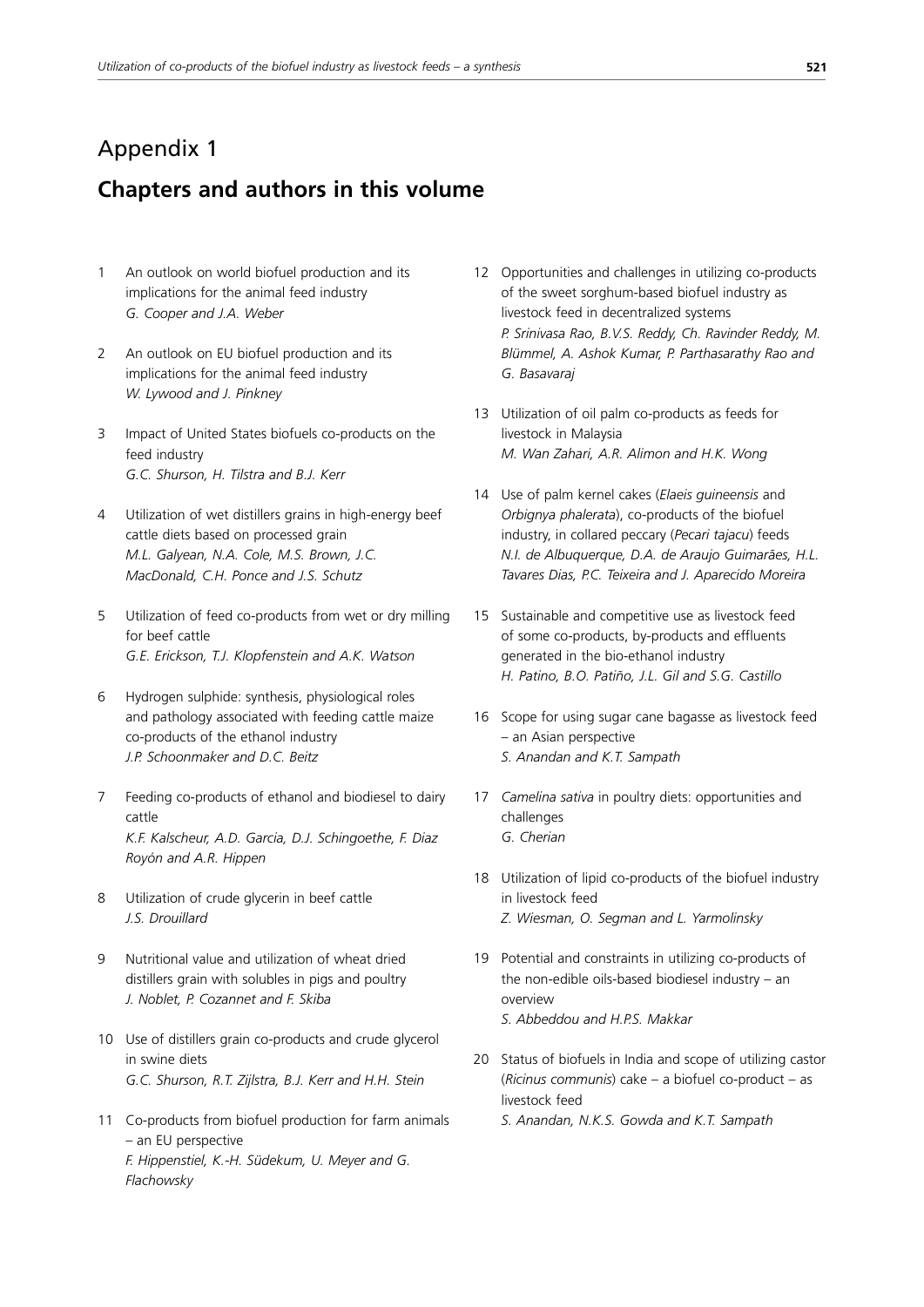- 21 Use of detoxified jatropha kernel meal and protein isolate in diets of farm animals *H.P.S. Makkar, V. Kumar and K. Becker*
- 22 Use of *Pongamia glabra* (karanj) and *Azadirachta indica* (neem) seed cakes for feeding livestock *N. Dutta, A.K. Panda and D.N. Kamra*
- 23 Co-products of the United States biofuels industry as alternative feed ingredients for aquaculture *K. Mjoun and K. Rosentrater*
- 24 Cultivation of micro-algae for lipids and hydrocarbons, and utilization of spent biomass for livestock feed and for bio-active constituents *G.A. Ravishankar, R. Sarada, S. Vidyashankar, K.S. Venu Gopal and A. Kumudha*
- 25 Land use in Australia for biofuels and bio-energy: opportunities and challenges for livestock industries *A.L. Braid*
- 26 An assessment of the potential demand for DDGS in Western Canada: Institutional and market considerations *C. Christensen, S. Smyth, A. Boaitey and W. Brown*
- 27 Biofuels: their co-products and water impacts in the context of life-cycle analysis *M. Wang and J. Dunn*
- 28 Utilization of co-products of the biofuel industry as livestock feeds – a synthesis *T. Smith and H.P.S. Makkar*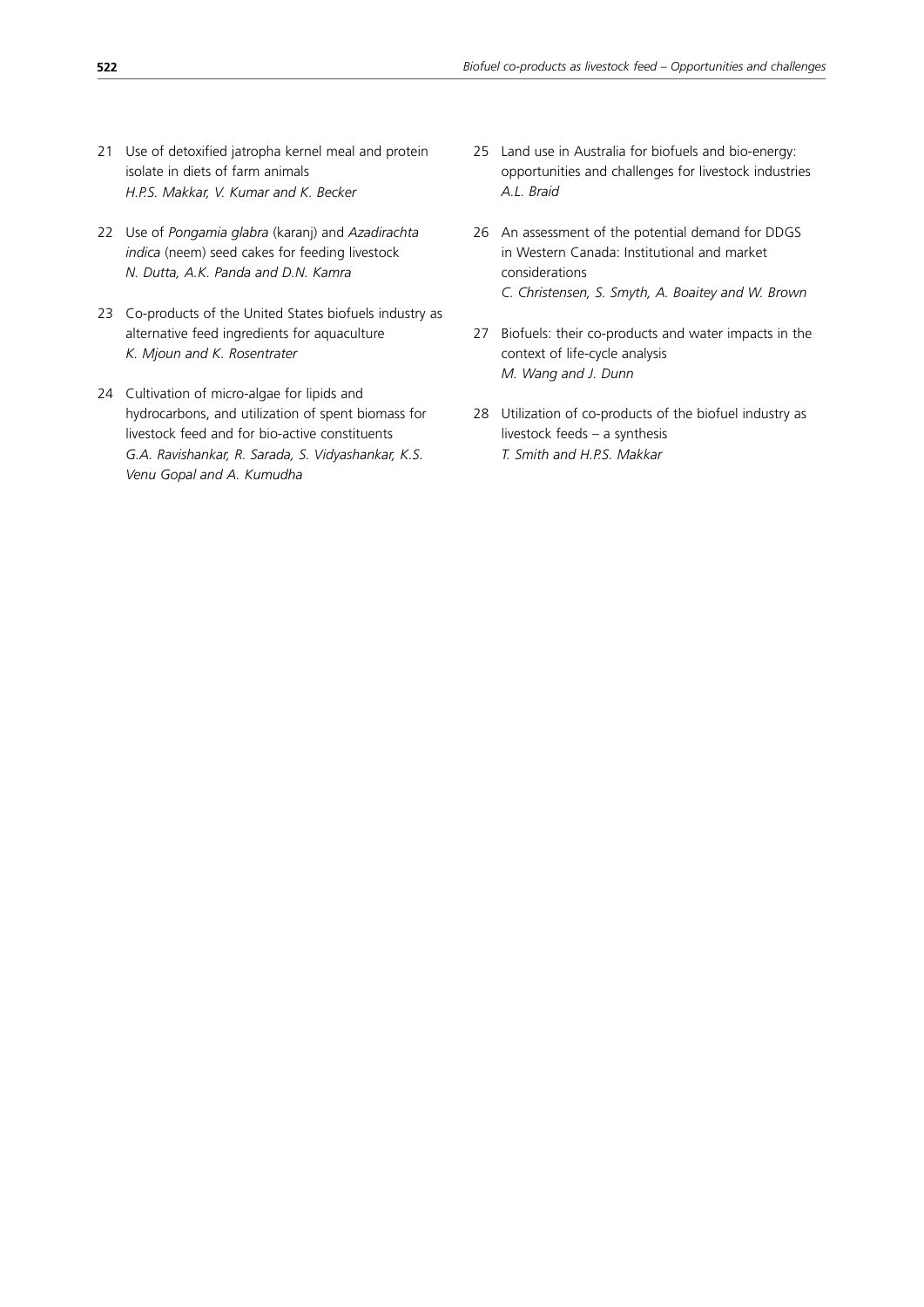## **Contributing authors**

**Souheila Abbeddou** recently completed her PhD in animal nutrition in the Institute of Animal Sciences, ETH, Zurich, Switzerland. Her work during the four years was related to animal nutrition in dry areas, and the use of underutilized byproducts and forages in animal feeding. She has collaborated on articles related to classical animal nutrition, milk quality and nutrient cycling in the animal-plant-soil system. Her Master in Food Quality and Chemistry of Natural Products degree focused on the valorization of agro-industrial by-products as a source of phytochemicals for oil quality improvement and potential human health benefit.

**Abdul Razak Alimon** is Professor in Animal Nutrition at the Department of Animal Science, Faculty of Agriculture, Universiti Putra Malaysia (UPM). He obtained his PhD in animal nutrition from University of Reading, UK. With more than 20 years of experience in teaching and research, his current interest is the utilization of by-products, especially lignocellulose materials, as animal feed. He has a number of publications on palm kernel cake, rice straw and other by-products, with an emphasis on how to improve their nutritive value through chemical and fungal treatments.

**S. Anandan** is a Senior Scientist at the National Institute of Animal Nutrition and Physiology, Bangalore, India. He has a PhD in Animal Nutrition and his research interests are assessment of feed resources, feed informatics and utilization of unconventional feed resources. He has seventeen years of experience in animal nutrition research and has several publications in the areas of feed assessment, food feed crops and utilization of unconventional feed resources. He has also worked for international organizations for two years in the area of food feed crops, and participated in the FAO Expert Meeting on Feed Assessment.

**A. Ashok Kumar** is a Senior Scientist with the Dryland Cereals Research Program at ICRISAT, working in the areas of sorghum biofortification, biotic stress tolerance and sweet sorghum value chain development.

**G. Basavaraj** is a Special Project Scientist in the Dryland Cereals Research Program of ICRISAT, and is working on economics of sweet sorghum for ethanol production and associated value chain analysis.

**Klaus Becker** obtained a dual Diplome degree in animal physiology and animal nutrition in 1974, and his PhD in 1976 from University of Göttingen, Germany. In 1985, Dr Becker was made a full Professor and Head of the Department of Animal Nutrition in the Tropics and Subtropics, University of Hohenheim. His specific scientific interests focus on basic and applied fish energetics nutrition, as well as research on the use of low quality forages and by-products as feeds for ruminants. In addition, he has been conducting research on renewable energy resources in the tropics and subtropics with an emphasis on Jatropha since 1995. In 2005 he founded the consulting company JatroSolutions, where he acts as General Manager. Dr Becker has authored or co-authored over 400 refereed research papers and 11 book chapters. To date he has served as mentor for 40 doctoral students and over 50 candidates for Diplome and Masters degrees.

**Donald C. Beitz** is a professor in the Departments of Animal Science and of Biochemistry, Biophysics and Molecular Biology at Iowa State University in Ames, Iowa, USA. He earned BS (Agricultural Science) and MS (Dairy Science) degrees from the University of Illinois-Urbana, and a PhD (Dairy nutrition and biochemistry) degree from Michigan State University. He teaches biochemistry classes at Iowa State University. Research activities have focused on topics of nutritional biochemistry such as dietary and genetic control of body and fatty acid composition of food animals; prevention and treatment of milk fever, fatty liver/ketosis and Johne's disease in dairy cattle; use of maize co-products by ruminants; role of mitochondrial DNA in milk production; and vitamin D and beef tenderness.

**M. Blümmel** is a Principal Scientist in the International Livestock Research Institute (ILRI), working in the areas of croplivestock systems, feed and fodder research and quality assessment.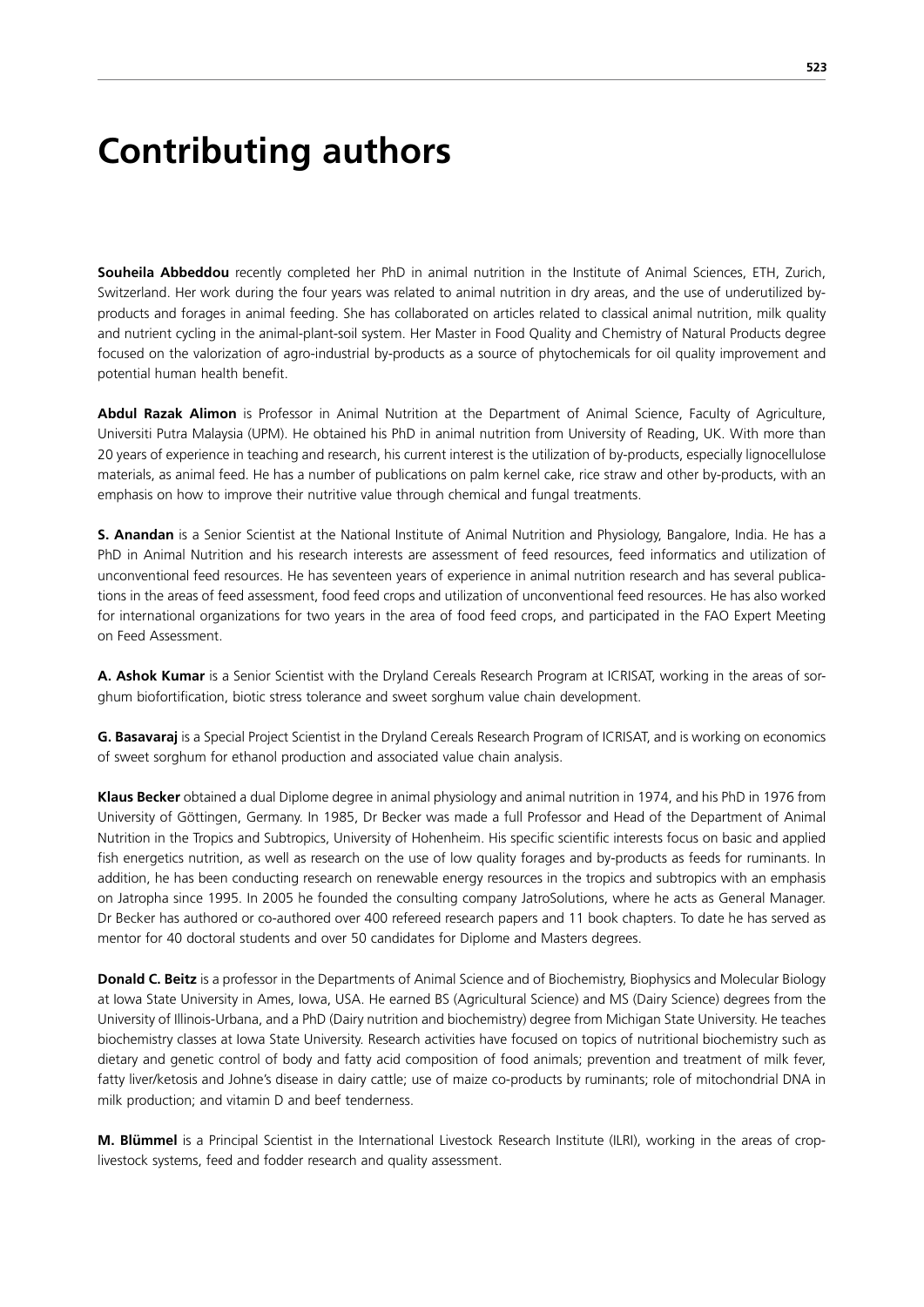**Albert Boaitey** is a Research Associate in the Department of Bioresource Policy Business and Economics (PBPE), where he has been working since completing his MSc in Agricultural Economics in 2010. Prior to this he worked with the Department of Agricultural Economics in Ghana, in a number of teaching and research assistantship positions. His research interests are mainly in the area of production economics and agricultural policy, particularly focused on the response of agricultural institutions to change and innovation.

**Andrew L. Braid** graduated in veterinary science from the University of Melbourne, Australia, and initially worked in the beef cattle industry in far North Queensland and the Northern Territory, before moving to dairy cattle and general practice in New South Wales. He joined the CSIRO Division of Wildlife and Ecology, Canberra, (now Ecosystem Sciences) in 1993.

His involvement with biofuels began in 2006 when he became a member of the Sustainable Biomass Production project team within CSIRO's Energy Transformed Flagship to write *Biofuel Co-products as Livestock Feed*. Since then he has worked in research on sustainability issues for the emerging bio-energy and biofuels industries in Australia, co-authoring *Sustainable Production of Bio-energy: A review of global bio-energy sustainability frameworks and assessment system systems*. His recent projects include participating with CSIRO and the Sustainable Aviation Fuel Users Group (SAFUG) to write the sustainable aviation fuel road map report *Flight path to sustainable aviation* and as an observer of a Roundtable on Sustainable Biofuels (RSB) Pilot Project for the certification of ethanol produced from waste starch in New South Wales.

**Michael Brown** is Professor and Director of the Feedlot Research Center within the Department of Agricultural Sciences at West Texas A&M University, USA. He received his MS and PhD degrees in animal science from New Mexico State University in 1997 and 2000, respectively. His research is focused on effects of grain processing, feeds from the renewable energy industry, trace mineral nutrition and feed additives on growth performance and nutrient requirements of feedlot cattle. He is a member of the American Society of Animal Science, the American Registry of Professional Animal Scientists, and the Plains Nutrition Council.

**W. Brown** grew up in Winnipeg, Manitoba. He earned his BSA degree in agricultural economics from the University of Manitoba, and an MSc degree in farm business management from the University of Alberta, Canada. Professor Brown has been teaching and conducting research at the University of Saskatchewan since 1978. His teaching and research interests are in the areas of farm and agribusiness management, agriculture finance, and production economics. He has supervised over 60 undergraduate groups completing agribusiness plans and numerous graduate students at the MSc level. Professor Brown has been involved in agricultural training and development projects, including economies of size of large crop farms and business planning courses in China, Guatemala, Kazakhstan, the Kyrgyz Republic and Mexico.

**Sonia Gallego Castillo** is Chemical Engineer, graduating 2005 from the Universidad del Valle in Cali, Colombia. She is cuurently a Research Assistant of the CLAYUCA Corporation and International Center for Tropical Agriculture (CIAT) since 2004, with extensive experience in designing and implementing research projects with emphasis on evaluation and optimization of processing technologies based on roots and tubers, to produce flour, and its applications in foods, production of bioethanol, modified starches and other industrial uses.

**Gita Cherian** holds the Walther H. Ott Endowed Professorship in Poultry Science at Oregon State University, Corvallis, Oregon, USA, where she leads the poultry nutrition programme. She received an MSc and PhD in nutrition from the University of Alberta, Canada, and BVSc and AH from India. Dr Cherian has been actively involved in animal and poultry nutrition research for over 25 years, with an emphasis on lipids and omega-3 polyunsaturated fatty acids. She is the author or co-author of over 65 peer-reviewed original publications, 10 book chapters and several conference proceedings and abstracts. Dr Cherian has served on several USDA peer-review grant panels and is currently serving as metabolism and nutrition section editor of *Poultry Science*. She has presented over 35 invited talks in the Canada, China, India, Republic of Korea and USA at scientific and industry conferences.

**Colleen Christensen** graduated from the University of Saskatchewan, Canada, with a BSc in 1991 and a PhD in 1998. Colleen has extensive experience at the nexus of science and industry, creating value from science. Prior to working at the Feeds Innovation Institute, she worked in business development and commercialization at the Canadian Light Source and the Saskatoon Health Region, and managed a University of Saskatchewan veterinary biotechnology spin-off company. As the Executive Director of the Feeds Innovation Institute, Colleen connects the feed industry with academia, facilitating the local benefits of the feeds innovation value chain. The Feeds Innovation Institute has been the Network Administrative Lead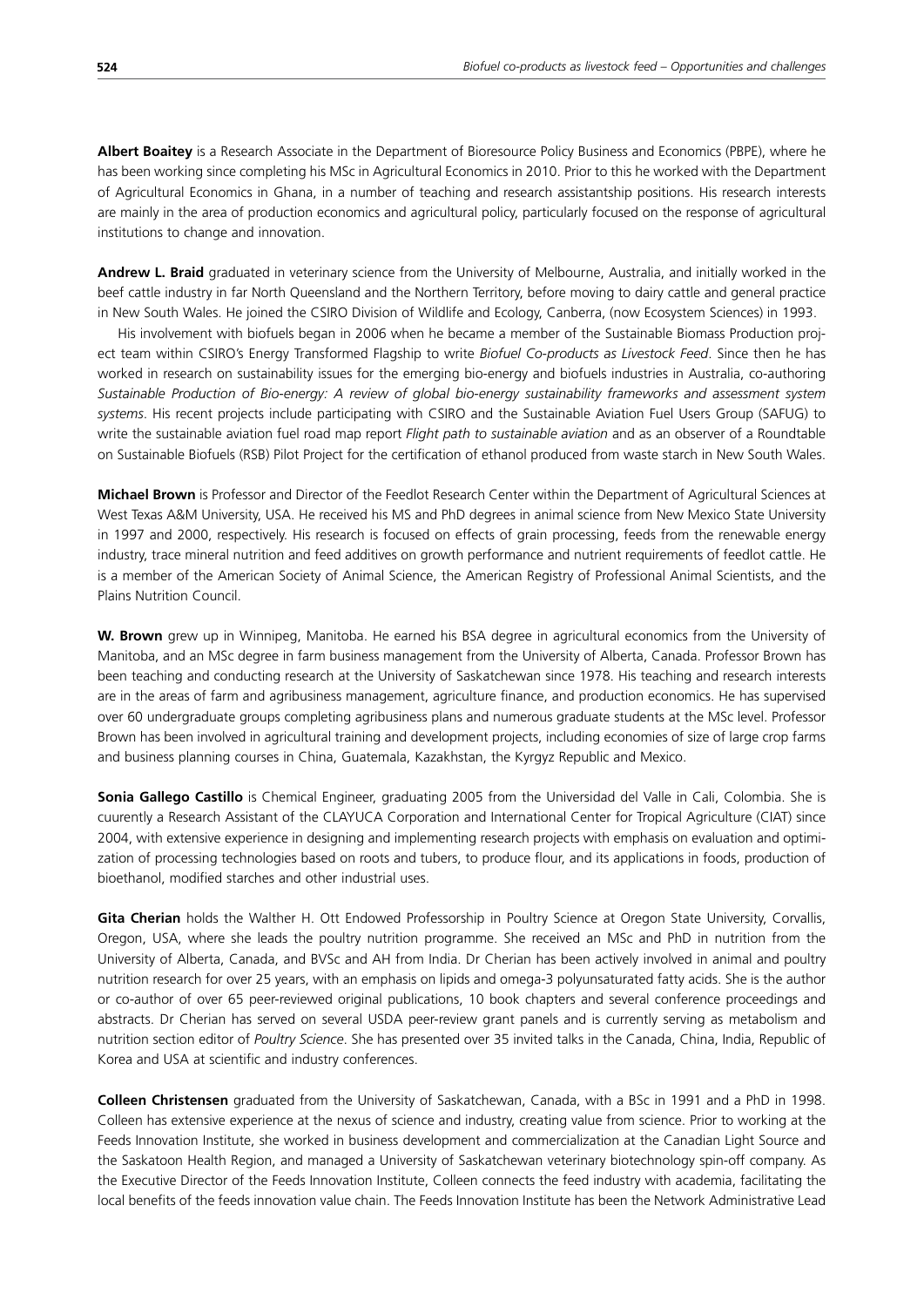for the Feed Opportunitites from the Biofuels Industries – a \$CAN 6 million research grant from Agriculture and Agri-Food Canada.

**N. Andy Cole** has been a Research Animal Scientist at the USDA-ARS-Conservation and Production Research Laboratory in Bushland, Texas, USA, since 1976, where he currently serves as Acting Research Leader in the Renewable Energy and Manure Management Research Unit. He received his MS and PhD degrees in Animal Nutrition from Oklahoma State University. Currently his research focuses on environmental issues of importance to concentrated beef cattle feeding operations. He is a registered Professional Animal Scientist and a charter Diplomate of the American College of Animal Nutrition. He served on the editorial board of the *Professional Animal Scientist*, as an editorial board member and section editor of the *Journal of Animal Science*, and as secretary of ARPAS.

**Geoff Cooper** is the Vice President of Research and Analysis at the Renewable Fuels Association (RFA), a trade group representing United States ethanol producers. In addition to overseeing market analysis and policy research, he provides regulatory support and strategic planning for the association and its members. Geoff also manages RFA programmes related to sustainability and ethanol co-products. Prior to joining RFA, Geoff served as Director of Ethanol Programs for the National Corn Growers Association. In this role he led research and promotional efforts to increase the production and use of maize-based ethanol. Previously, Geoff served as a Captain in the U.S. Army, specializing in bulk petroleum supply and logistics. A Wyoming native, Geoff graduated from Drake University in Des Moines, Iowa. He earned his master's degree at Webster University in St. Louis.

**Pierre Cozannet** was the PhD student in charge of a project on wheat DDGS nutritional values in monogastric animals. This project was implemented with the scientific and technical support of Adisseo, Ajinomoto Eurolysine, Arvalis-Institut du végétal and INRA. He is currently working as pig nutritionist at Adisseo, with a special emphasis on feed additives.

**Fernando Diaz Royón** is a Research Scholar in the Dairy Science Department at South Dakota State University, USA. He is carrying out a project on the occurrence and concentration of mycotoxins in ethanol co-products on South Dakota dairy farms. He holds a DVM degree from the College of Veterinary Medicine of Caceres, and is a PhD student in ruminant nutrition at the Department of Animal Production of the University Polytechnic of Madrid. He has worked managing and consulting for dairy farms. He grew up on a family farm and currently co-owns three hundred head of dairy cattle in Spain.

**J.S. Drouillard** is at Kansas State University in the Department of Animal Sciences and Industry, where he serves as faculty director of the Beef Cattle Research Center and the Preharvest Food Safety Laboratory. Prior to his 17-year tenure in academia, he was director of research and development for a major agribusiness firm. Current research activities pertain to nutrition, health, and carcass quality of feedlot cattle, emphasizing cereal grain processing, utilization of byproduct feeds, preharvest intervention strategies for food-borne pathogens, use of exogenous growth promotants, and lipid metabolism. He has authored or co-authored over 70 peer-reviewed manuscripts, 100 scientific abstracts, and numerous patents in the past 10 years, and has been a frequent invited speaker for conferences in more than a dozen countries throughout Europe, Africa, Asia, North America, and South America.

**Jennifer Dunn** is an Environmental Analyst at Argonne National Laboratory, USA. She investigates life-cycle energy consumption and environmental impacts of transportation and fuel technologies, including biofuels and battery-powered electric-drive vehicles. Prior to joining Argonne, Jennifer led LCA projects in the United States for URS Corporation and supported mobile source emission reduction programmes at the United States Environmental Protection Agency. She holds a PhD in Chemical Engineering from the University of Michigan.

**Narayan Dutta** is a Senior Scientist at the Centre of Advanced Faculty Training in Animal Nutrition at the Indian Veterinary Research Institute (IVRI), Izatnagar, India. He has 18 years of research and teaching experience in the area of animal nutrition and has published 65 research papers and many scientific book chapters. His specialization in research includes feeding systems, strategic feeding for improving performance of dairy animals, use of plant secondary metabolites as metabolic modifiers, and use of various agroforestry-based industrial co-products in animal rations. He has been honoured with the Hari Om Ashram Trust Team Award of ICAR. He has guided three PhD and five MVSc students for their research.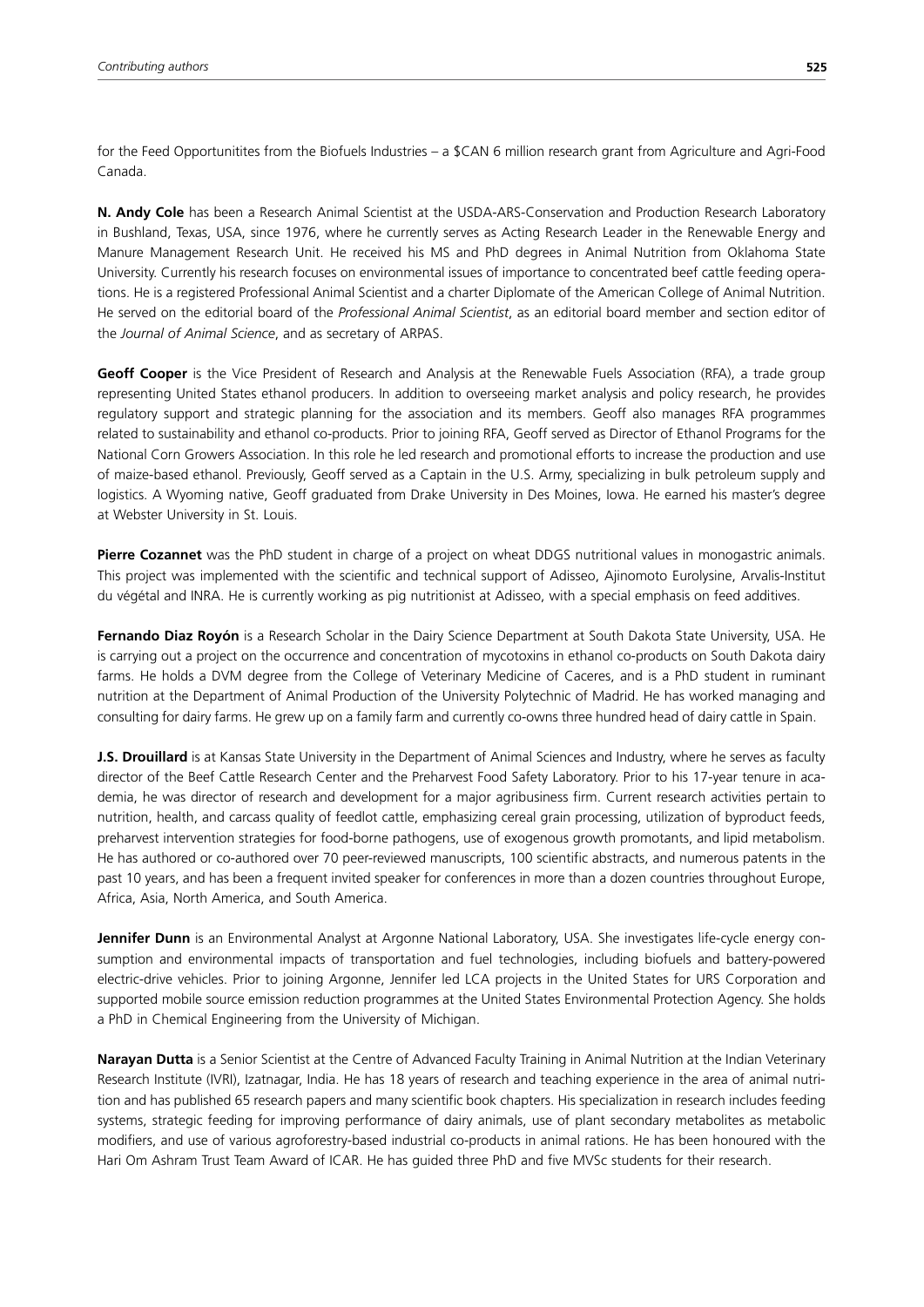Galen Erickson is a Professor in the Animal Science Department, focusing on ruminant nutrition, and Beef Feedlot Extension Specialist at the University of Nebraska-Lincoln, USA. He received his BS from Iowa State University in 1995. He earned his MS in 1997 and PhD in 2001 at the University of Nebraska-Lincoln. His research interests are environment-nutrition interactions in feedlots, maize co-product utilization, protein utilization and requirements of beef cattle and grain utilization.

**Gerhard Flachowsky** was born in 1944 in Zwickau, Germany. After vocational training in agriculture, he studied agricultural sciences at the University of Jena, Germany, with additional studies in chemistry and biostatistics. He holds a PhD in poultry nutrition (Jena University, 1971); and a DSc (habil.) in beef cattle nutrition (Leipzig University, 1979). He became Associate Professor in 1987 and Full Professor in 1989 in the fields of Animal Nutrition and Nutritional Physiology at the Universities of Leipzig and Jena. From 1994 he was Head of the Institute of Animal Nutrition of the Federal Research Institute of Animal Health, Braunschweig, Germany, retiring 01 May 2009. His major research areas encompassed ruminant nutrition, feed science (including by-products and feed from genetically modified organisms [GMOs]), animal nutrition and the environment, resource efficiency, and quality of food of animal origin.

**Michael Galyean** received his PhD in Animal Nutrition from Oklahoma State University, USA. He joined the faculty of the New Mexico State University in 1977, accepting his present position at Texas Tech University in 1998. He holds the Thornton Distinguished Chair in Animal Science, with the rank of Paul Whitfield Horn Professor. His research has focused on nutrition and management of beef cattle grazing native rangeland and fed highenergy diets in feedlots. He served as a member of the National Research Council Subcommittee on Beef Cattle Nutrition and was Editor-in-Chief of the *Journal of Animal Science* and President of the American Society of Animal Science.

**Alvaro D. Garcia** is currently Professor of the Dairy Science Department at South Dakota State University, and Extension Dairy Specialist for the State of South Dakota, USA. He holds a DVM degree from the College of Veterinary Medicine of Uruguay, and MS and PhD in ruminant nutrition from the University of Minnesota. His areas of expertise include dairy cattle management and nutrition, as well as feed composition. He has consulted for private and public entities such as U.S. Grains, USAID, Winrock International and Partners of the Americas, as well as universities in Central and South America and elsewhere. Through his university appointment he interacts daily with dairy producers, and is involved with teaching and applied research. He is currently editor and spokesperson for the American Dairy Science Association, and has authored and co-authored several papers and a book chapter.

**Jorge Luis Gil** graduated in Animal Science (1999) from Universidad de Nariño, and has a Master's Degree in Human Development with emphasis on Sustainable Development (2012) from the Universidad de San Buenaventura, Cali, Colombia. Extensive experience in the management of agro-waste from cassava, sugar cane, ethanol (cassava, sugar cane and sweet sorghum) as raw materials for feed processing and nutritional supplements for animals, especially ruminants. He also has experience in feed processing and animal production (poultry, broilers, pigs and cattle). He currently works for the International Center for Tropical Agriculture (CIAT) and the CLAYUCA Corporation, as a research assistant in the use of cassava in animal feed.

**N.K.S. Gowda** is a Principal Scientist at the National Institute of Animal Nutrition and Physiology, Bangalore, India. He holds a PhD in Animal Nutrition from the Indian Veterinary Research Institute. His areas of expertise include newer feed resources, micro-nutrients and anti-nutritional factors. He has done post-doctoral research work on anti-oxidant status and mycotoxin toxicity at University of Missouri, Columbia, USA. He has published several research and review articles in national and international journals.

**Arnold R. Hippen** is a Professor of Dairy Science at South Dakota State University, USA. He holds a PhD from Iowa State University. At South Dakota State University he is responsible for teaching and research in dairy cattle nutrition and dairy farm management. He is known in the dairy industry for his research work in dairy cattle nutrition, and in particular for his research involving the application of agricultural by-products in dairy cattle rations and metabolic conditioning of lactating dairy cows.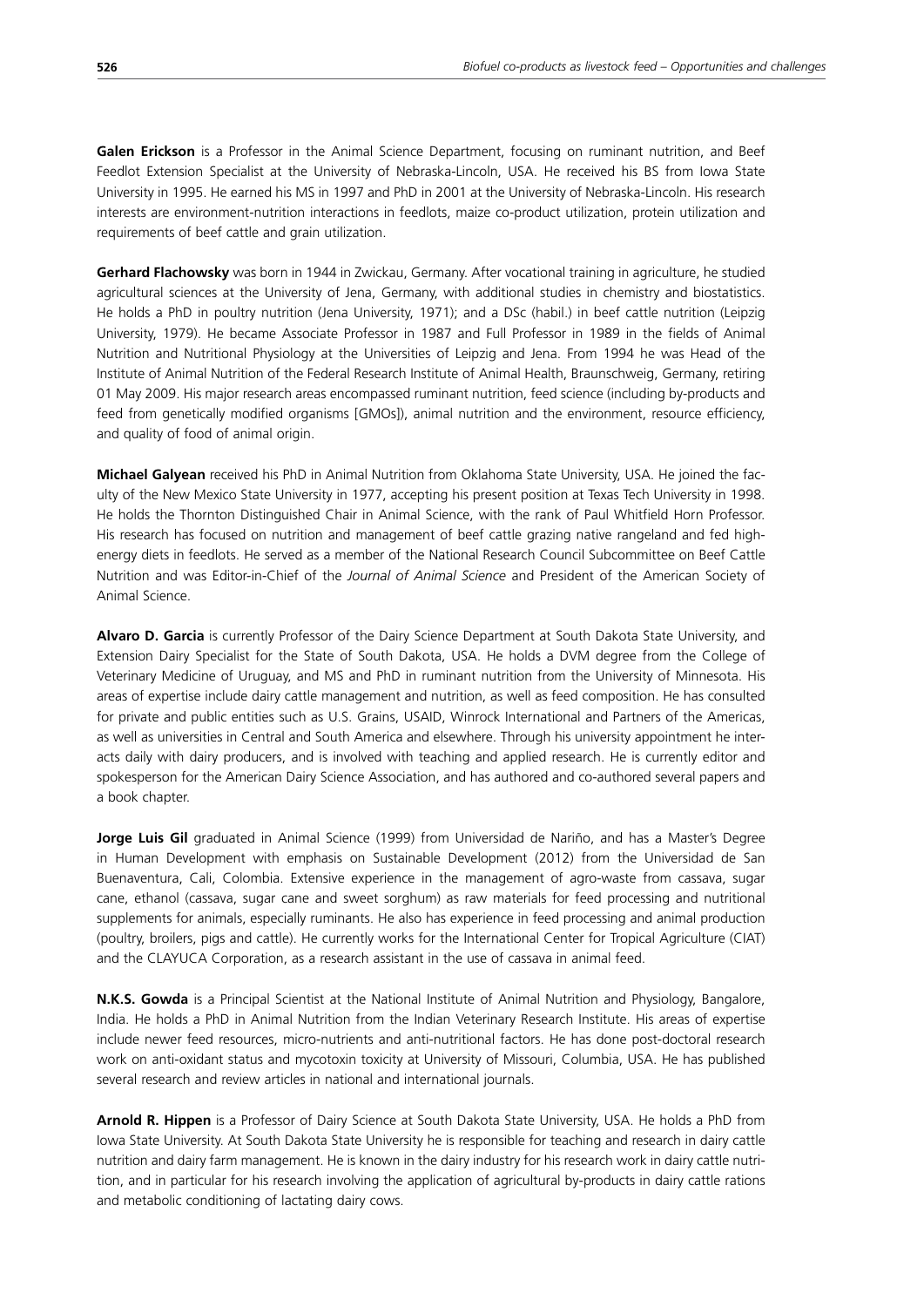**Friederike Hippenstiel** finished her studies in Agricultural Science with a major in animal nutrition at the Faculty of Agriculture, University of Bonn, Germany, in 2009 and is currently working on her doctoral degree. Her research interests focus on nutrition of dairy cows, greenhouse gas emissions and feedstuff evaluation for ruminants and horses.

**Kenneth F. Kalscheur** is an Associate Professor of Dairy Science at South Dakota State University, USA. He received his PhD degree in Animal Science from the University of Maryland, specializing in dairy cattle nutrition. His current appointment at South Dakota State University involves teaching dairy science courses and conducting research on dairy cattle nutrition and management. His research interests include utilization of biofuel co-products in dairy cattle diets, protein digestion and utilization by dairy cattle, bio-hydrogenation of fats in the rumen, and the environmental impact of animal management and feeding practices in dairy production systems. He has consulted for private and public organizations in Canada, Japan, Mexico, Republic of Korea and USA. He has authored many publications over the past 10 years on the use of biofuel coproducts in dairy cattle diets.

**D.N. Kamra**, a Fellow of the National Academy of Agricultural Sciences, is the Director, Centre of Advanced Faculty Training in Animal Nutrition at the Indian Veterinary Research Institute (IVRI), Izatnagar, India. He has 33 years of research and teaching experience in the area of animal nutrition and has published more than 120 research papers and authored five books on animal nutrition and rumen microbiology. Dr Kamra has vast experience of working in nutritional aspects of the microbes inhabiting the rumen of wild and domesticated animals. In addition, he has been instrumental in designing feed additives based on probiotics for improvement of feed utilization and plant secondary metabolites for inhibition of methane emission by ruminants. In recognition of his scientific work and academic performance, he has been awarded the Rafi Ahmed Kidwai Award, Bharat Ratna Dr C. Subramaniam Award for Outstanding Teacher of ICAR, Fellowship of the National Academy of Agricultural Sciences (NAAS), Recognition Award of NAAS, and Best Teacher Award and Award of Merit of IVRI. He has guided eight PhD and three MVSc students for their research. Two of his PhD students have been honoured with the Jawaharlal Nehru Award and one of them has received the Dr N.D. Kehar Award for outstanding research leading to a PhD under his guidance.

**Brian Kerr** is Research Leader/Lead Scientist for the USDA-ARS swine research unit in Ames, Iowa, USA. He received his BS, MS and PhD from the University of Illinois. Since 2001, Dr Kerr's research activities at USDA-ARS have involved understanding the utilization of nutrients (mainly carbon, nitrogen and sulphur) in non-ruminants in an effort to reduce the loss of these nutrients into the environment, including odour and gas emissions. He is actively involved in evaluating biofuel co-products (maize co-products and crude glycerin), enzymes (carbohydrases and phytases) and lipids (type and quality) in an effort to improve nutrient utilization efficiency and reduce feed costs for lean deposition. Dr Kerr is a reviewer for several scientific journals and is a committee member for revising the *Nutrient Requirements of Swine*. Dr Kerr has authored or co-authored 84 scientific publications and has been an invited speaker at 14 national and 6 international conferences.

**Terry J. Klopfenstein** is a Professor in the Animal Science Department, focusing on ruminant nutrition at the University of Nebraska-Lincoln, USA. He earned a PhD in ruminant nutrition from Ohio State University in 1965. His research interests are beef production systems, forage utilization, protein nutrition and co-product utilization.

**Vikas Kumar** is a Postdoctoral Research Associate at the Laboratory for Ecophysiology, Biochemistry and Toxicology, Department of Biology, University of Antwerp, Belgium. He has completed a MFSc (Master in Fisheries Science) from CIFE, Mumbai, India, being awarded the Dr Hiralal Chaudhary Gold Medal for standing first in the Master programme. He is a recipient of the Dr N.R. Menon best Post-Graduate Thesis (MFSc – Indian category) Award for 2007 from Professional Fisheries Graduates Forum (PFGF), Mumbai, India, for outstanding work in his Master's research. He has recently completed a PhD from University of Hohenheim, Stuttgart, Germany. He has also been awarded the Dr V.G. Jhingran Best Post-Graduate Overseas Thesis (PhD – Overseas category) Award for the year 2011 and the Dr T.V.R. Pillay and Dr M.V. Gupta Best Overseas Fisheries Scientist Award 2011 from PFGF, India. His Master and PhD in Fish Nutrition, Biochemistry and Physiology mainly focused on utilization of alternative protein source in aquafeed and the effects on growth and health of fish and shrimp. He has seven years of research experience in the area of fish nutrition, physiology and nutritional biochemistry. He has published 35 research and review papers and many scientific popular articles. His specialization includes feed formulation with alternative feedstuffs in aquafeeds; bio-energetics; and haem-immunological techniques.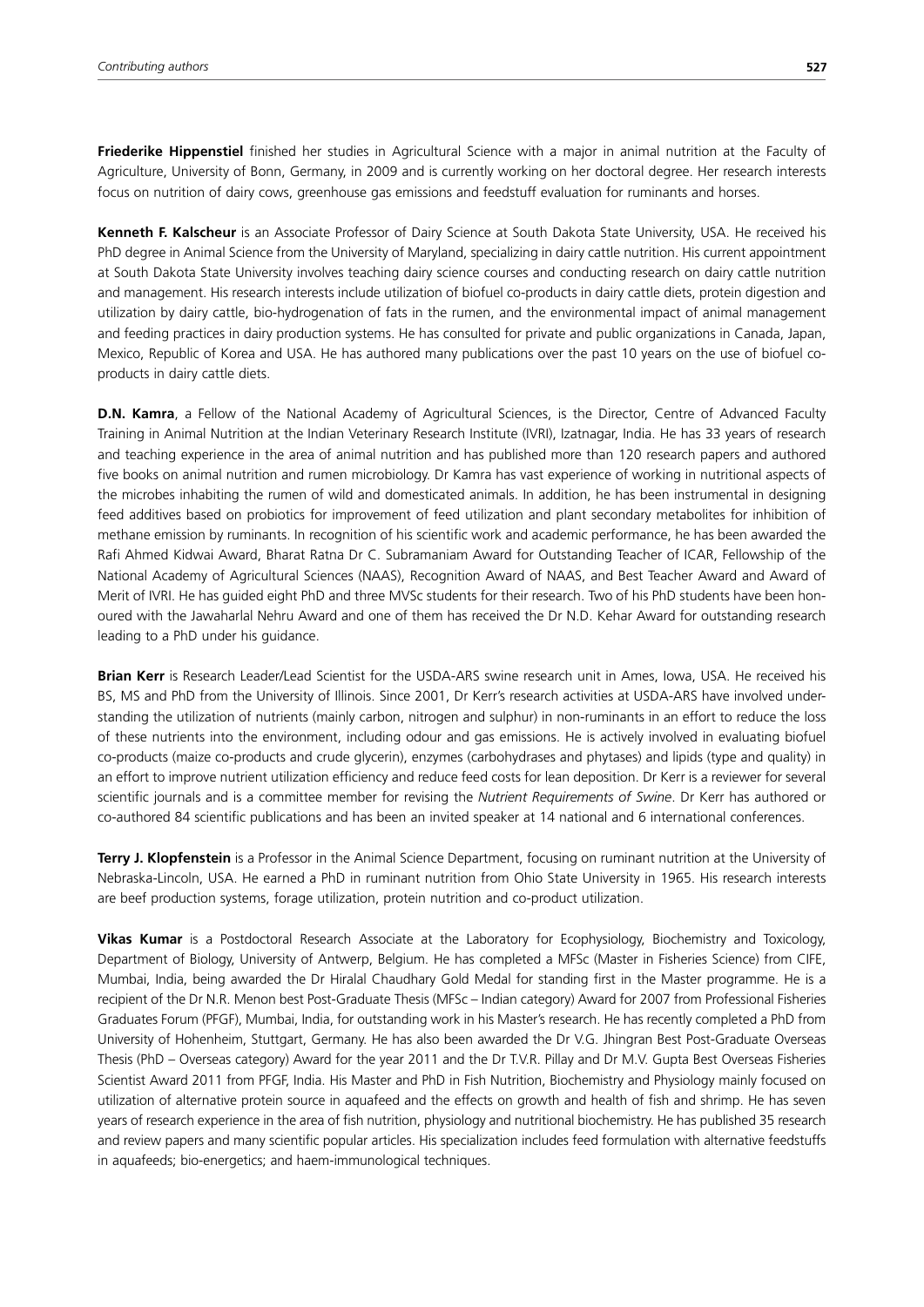**A. Kumudha** holds an MSc degree in Microbiology, and she is currently a Senior Research Fellow pursuing a PhD in Algal Biotechnology.

**Warwick Lywood** was the technology and planning manager for Ensus Ltd, which operates the largest wheat-based ethanol plant in Europe. He is a chemical engineer with over 35 years experience in the process industries, leading work process technology development and business strategic planning. He worked for the biofuel industry for five years as a consultant to both bio-ethanol and biodiesel producers, before joining Ensus. He has written several papers on biofuels and reviewed studies by other groups on biofuel technology development; biofuel co-product use; biofuel land use; sustainability; and indirect land use change. He also sits on several biofuel-related expert groups, including groups on future transport fuels, low carbon vehicles, renewable energy and indirect land use change.

**James C. MacDonald** is the project director of the beef cattle research programme at the Texas AgriLife Research and Extension Center in Amarillo, USA. He received his MS and PhD from the University of Nebraska, and has been an Assistant Professor of Animal Nutrition at the Texas A&M Research and Extension Center in Amarillo since 2006. His research has focused on incorporating distillers grains into beef production systems in the Southern Plains. Other areas of interest include incorporating alternative feeds in beef diets, improving yearling stocker production systems, quantifying nutrient utilization and investigating effects of diet on beef quality.

**Harinder P.S. Makkar** was Mercator Professor and International Project Coordinator of a Sino-German Project on 'Fuel and Feed for Tomorrow' at University of Hohenheim, Stuttgart, Germany before joining FAO, Rome, Italy, in 2010. This project aimed at enhancing economic viability and sustainability of Jatropha-based biofuel production systems by introducing innovative industrial and livestock production systems. The project concluded in 2010 and it was identified as a model project for replication in other OECD countries. The success of the project relied on strong public-private partnership.

He has also worked for another UN agency, the International Atomic Energy Agency, Vienna, for 7 years. He has been honored with Honorary Professorship by Universities in China and Mongolia, and has been a fellow of the Commonwealth Association, UK; Humboldt Foundation, Germany; and Japanses Society for the Promotion of Science, Japan. He has also been awarded a number of Government Medals for contribution to science and technology. Dr Makkar has over 250 research papers and 8 books to his credit.

**Ulrich Meyer** is deputy head of the Institute of Animal Nutrition, Friedrich-Loeffler-Institute (FLI), Federal Institute for Health in Braunschweig, Germany, and leads the working group for cattle nutrition. He is an agricultural scientist and holds a doctoral degree in animal nutrition from the University of Göttingen, Germany. His research interests focus on the nutrition of dairy cows and growing cattle. He has authored and co-authored numerous peer-reviewed publications, as well as technical papers with extension outreach.

**Kamal Mjoun** has an MS and a PhD in animal science from South Dakota State University in Brookings, USA. He has been a post-doctoral research animal scientist with USDA-ARS where he focused on adding value to biofuel co-products through different feed processing technologies, and assessing their nutritive value for different animal species, including fish. Currently, Mjoun is a research animal scientist with Alltech, Inc., Lexington, Kentucky, USA. Mjoun has several publications in the area of dairy nutrition and processing of aquafeeds containing biofuel co-products.

**Jean Noblet** is Director of Research at INRA, with expertise focused on energy and protein nutrition of pigs and, to a lesser extent, of poultry and veal calves. He has been involved in research programmes whose results have provided the basis for software suites such as EvaPig® for estimating the energy and protein value of pig feeds, and InraPorc® for predicting the response of growing pigs and reproductive sows. He is based at St-Gilles, Brittany, France, and served as Head of the SENAH Research Unit (30 researchers) from 2003 to 2011. Jean Noblet is author or co-author of about 160 refereed papers, 20 book chapters and 350 scientific or technical communications. As of January 2012 he became Editor-in-Chief of the journal *Animal*.

**Arun Kumar Panda** has been a Senior Scientist at the Project Directorate on Poultry (ICAR), Hyderabad, India, in the field of poultry nutrition for the last fourteen years. His specialization in research includes early chick nutrition for optimizing performance and immunity in broilers, and nutrient requirements of breeders developed for rural poultry production. Currently he is involved in a World Bank project and working on Strategic Dietary Utilization of Quality Maize Cultivars for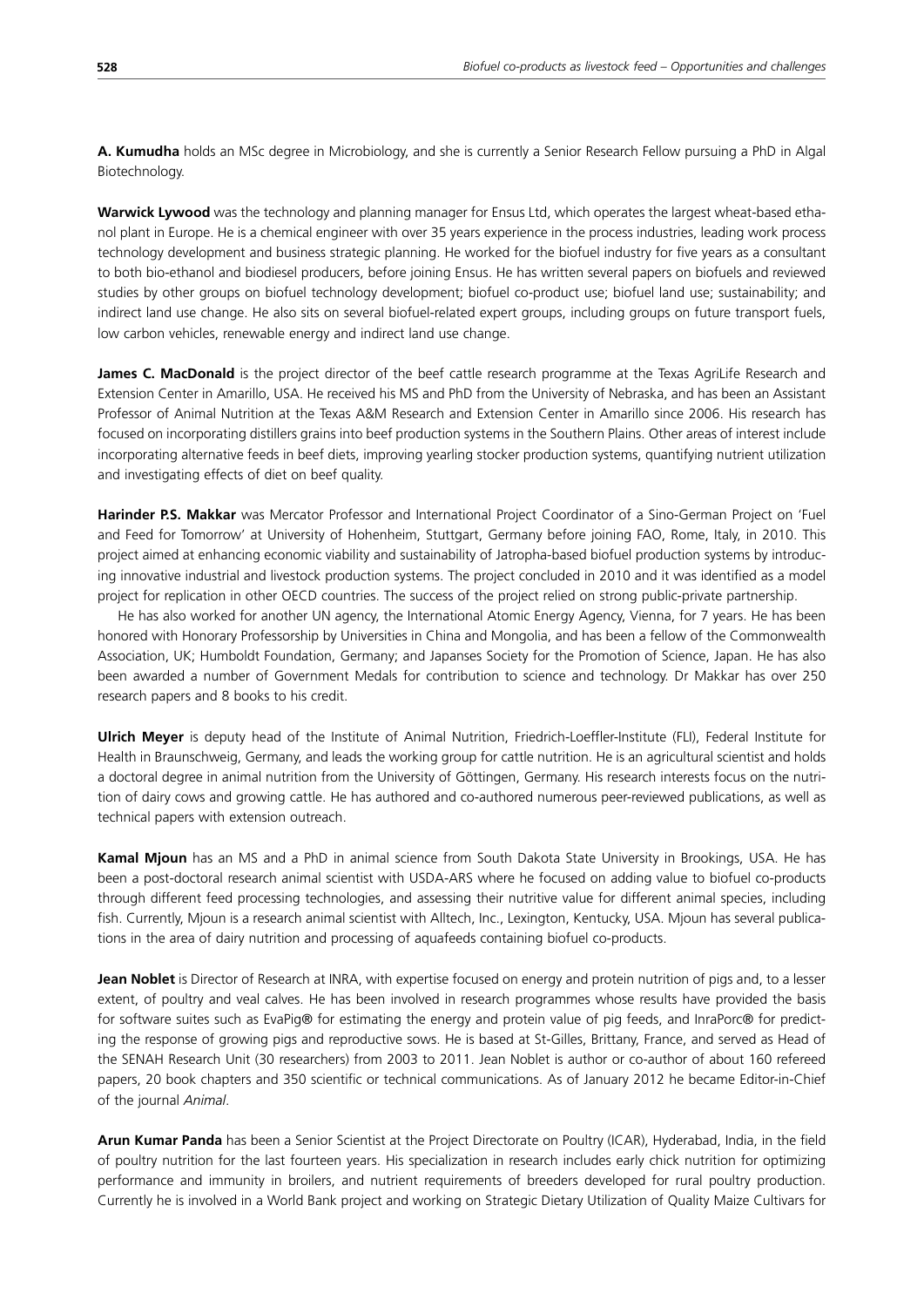Sustainable Production of Egg and Chicken Meat. He has authored three scientific books, many scientific book chapters and published 126 research articles in national and international journals.

**P. Parthasarathy Rao** is a Principal Scientist in the Markets, Institutions and Policy (MIP) Research Program at ICRISAT, working on commodity situation and outlook reports and linking farmers to markets through innovative linkage models.

**Bernardo Ospina** is currently the Executive Director of the CLAYUCA Corporation, with headquarters at the International Center for Tropical Agriculture (CIAT) in Colombia. With an MSc in International Agricultural Development from the University of California-Davis, USA, Bernardo Ospina has worked for the past 30 years with CIAT in the development and dissemination of improved technologies for cassava production, processing and utilization, as a strategy to promote the competitiveness and development of the cassava sector in countries of the Latin America and the Caribbean region, Africa, and Asia. He was recipient of a Fullbright Scholarship from the University of California-Davis, as well as the 2007 Science Award for Outstanding Partnership, granted by the Consultative Group for International Agricultural Research (CGIAR).

**Harold Patino** graduated in Animal Science at Agricultural Sciences Faculty of Universidad Nacional de Colombia (1985), gained his Master's in 1990 and his PhD in 1995 from Universidade Federal do Rio Grande do Sul, Brazil, with a postdoctorate stage at University of Guelph, Canada in 2009. He is currently an associate professor II at the Federal University of Rio Grande do Sul. His expertise is in Animal Science, with an emphasis on assessment of feed, mainly in the area of supplementation, intake, digestibility, beef cattle and hay.

**John Pinkney** is the Technical Director for Ensus, a company based on bio-refining feed wheat. He has broad experience across the industrial, agricultural, animal feed, food and biotechnology sectors. He graduated as a chemical engineer from Nottingham University, UK, and his areas of expertise include fermentation, bio-refining, sustainable systems, climate change considerations and strategic analysis. He has co-authored several peer-reviewed articles and book chapters on topics including the environmental benefits of biofuels and the importance of bio-refining co-products.

**Christian H. Ponce** is a post-doctoral research associate in the Department of Animal and Food Science at Texas Tech University, USA. He received an MS degree in animal sciences from West Texas A&M and a PhD from Texas A&M, with emphasis on feedlot cattle nutrition. His research interests revolve around beef cattle nutrition and health, with a special emphasis on feedlot cattle production systems. He is a member of the American Society of Animal Science, American Registry of Professional Animal Scientists, and Gamma Sigma Delta.

**Ch. Ravinder Reddy** is working as Scientist (Technology Exchange) in the Dryland Cereals Research Program at ICRISAT, working on sweet sorghum value chain development.

**G.A. Ravishankar** is a Chief Scientist, and Head of the Plant Cell Biotechnology Department (PCBT) at Central Food Technological Research Institute (CFTRI), Mysore, India. He has a PhD from Baroda University and is a leading biotechnologist, working on secondary metabolites, bio-active molecules, metabolic engineering, genomics, algal biotechnology, algal biofuels, food biotechnology, microbial biotechnology and process development. He is the author of over 215 research publications, 25 review articles and holds 40 patents. He is fellow of the International Academy of Food Science and Technology (FIAFoST), National Academy of Sciences, India (FNASc), National Academy of Agricultural Sciences, India (FNAAS), Association of Food Scientists and Technologists of India (FAFST), Association of Microbiologists of India (FAMI), Indian Society of Agricultural Biochemists (FISAB), Indian Botanical Society (FBS), and Institute of Food Science and Technology-UK, (FIFST).He is a recipient of the Indian Science Congress Award, Industrial Achievement Award, and National Technology Day Award of the Government of India.

**Belum V.S. Reddy** is a Principal Scientist (Sorghum Breeding) in the Dryland Cereals Research Program at ICRISAT, working on post-rainy grain sorghum and sweet sorghum for productivity-linked traits.

**Kurt A. Rosentrater** is an Assistant Professor in the Department of Agricultural and Biosystems Engineering at Iowa State University, USA. His research focuses on utilization of biofuel co-products, development of value-added products and processes, sustainability of bio-renewable resources, improvements in processing efficiencies and life cycle assessment. His expertise is in value-added product development, alternative recycling and reprocessing strategies, modelling and simulation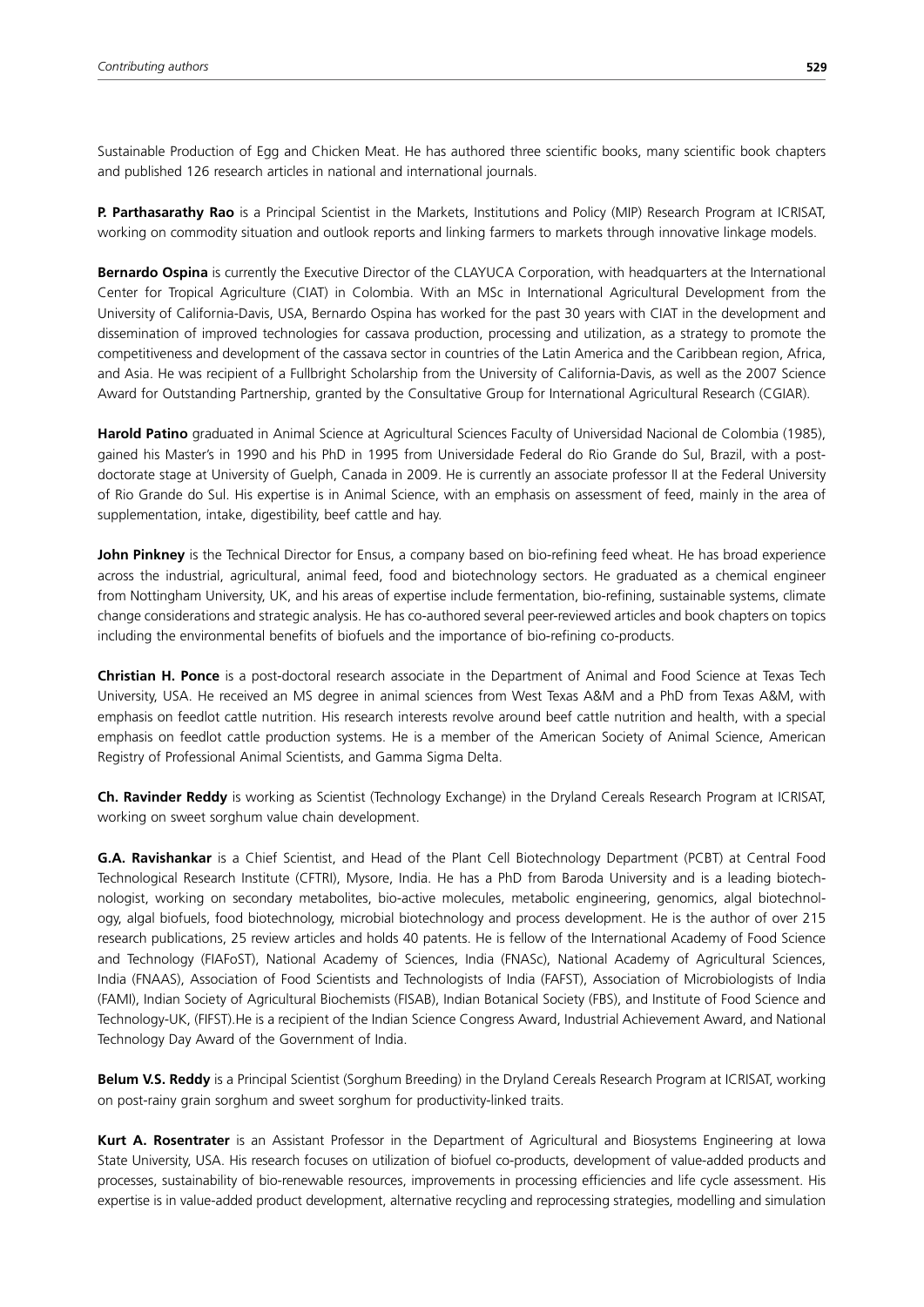of processing systems, plant layout and process design. Prior to his work at Iowa State, he was a Lead Scientist with the United States Department of Agriculture – Agricultural Research Service. He was an assistant professor at Northern Illinois University in the Department of Engineering and Industrial Technology. Before this, he worked for a design-build firm and was responsible for process and equipment design.

**K.T. Sampath** heads the National Institute of Animal Nutrition and Physiology, Bangalore, India, and is a well known scientist in the area of Animal Nutrition. His specialization includes animal feed databases, bypass nutrients, and enhancing productivity in dairy animals. He has 30 years of experience in the field of research in animal nutrition and related areas. Dr Sampath has published more than 110 research papers, including research articles, reviews and popular articles, technical bulletins, book chapters and lead papers presented at seminars and workshops. Dr Sampath is associated with a number of scientific societies as President or Member. He has also served on various important scientific and technical committees. Dr Sampath has been honoured with many awards for his contributions in the fields of animal science and livestock developmental activities, and has successfully organized and conducted many scientific seminars, symposia, workshops and training programmes.

**R. Sarada** is a Senior Principal Scientist at PCBT, CFTRI. She holds a PhD in biochemistry from University of Mysore, India. She has been engaged in studies on microbial and micro-algal technologies for food applications, and is currently interested in algal biofuel research and algal transformations. She has authored over 60 publications in peer-reviewed journals and has over 14 patents to her credit, is an Elected Member of the National Academy of Sciences, India, and has won best-paper awards at several national and international seminars. She is also a recipient of CFTRI award as a best scientist of 2004.

**David J. Schingoethe** is Emeritus Professor of Dairy Science at South Dakota State University, USA, whence he recently retired after more than 42 years of teaching and dairy cattle nutrition research. Research investigations have focused primarily on the areas of protein and energy nutrition of lactating cows, with a major thrust on utilizing crops and by-products important to the region. He is considered a leader in the use of co-products such as distillers grain, sunflower products and whey in diets of dairy cattle. He is the author or co-author of more than 500 scientific and popular press articles related to his research, and has been invited to speak at more than 60 international, national and regional conferences on subjects related to his research. His academic degrees include BS and MS degrees in Dairy Science from the University of Illinois, and a PhD from Michigan State University in Dairy Science and Nutrition. He is a Past President of the American Dairy Science Association and of the Federation of Animal Science Societies, and was an Editor of the Journal of Dairy Science for 8 years. He has received numerous awards for his research, teaching and service efforts.

**Jon P. Schoonmaker** is an assistant professor in the Department of Animal Sciences at Purdue University in West Lafayette, Indiana, USA. He earned a BS (Meat and Animal Science) from the University of Wisconsin-Madison and MS and PhD (animal science, ruminant nutrition) degrees from Ohio State University. He teaches nutrition and beef production classes at Purdue University. Research activities have focused on the impact of vitamins and minerals on growth and body composition of beef animals. Specifically, use of maize co-products for feedlot animals as well as gestating and lactating beef cows; vitamin D and beef tenderness; dietary cation-anion difference and beef tenderness; and vitamin A and its precursors' impacts on partitioning of fat deposition.

Jennifer S. Schutz received her MS and PhD degrees from Colorado State University, USA, in animal sciences, with an emphasis on feedlot ruminant nutrition. She is currently a post-doctoral research associate in the Department of Animal and Food Science at Texas Tech University. Her research interests are focused on beef cattle nutrition, ruminant metabolism, animal health, and feedlot production management systems for enhanced carcass quality. She is a member of the American Society of Animal Science, National Cattlemen's Beef Association, and Gamma Sigma Delta.

**Orit Segman** is a veterinarian specialized in food security and public health. She holds the degrees of BScAgr (specializing in animal science) and MSc in food science and technology (with emphasis on public health and bio-active components). Currently she is collaborating with Professor Zeev Wiesman on various research projects in the Phyto-Lipid Biotechnology Laboratory in the E.D. Bergman Institutes for Applied Research of the Ben Gurion University of the Negev, Israel.

**Gerald C. Shurson** is professor in the Department of Animal Science at the University of Minnesota, USA. He holds a PhD in swine nutrition and currently has responsibilities for teaching, research and extension programmes related to swine.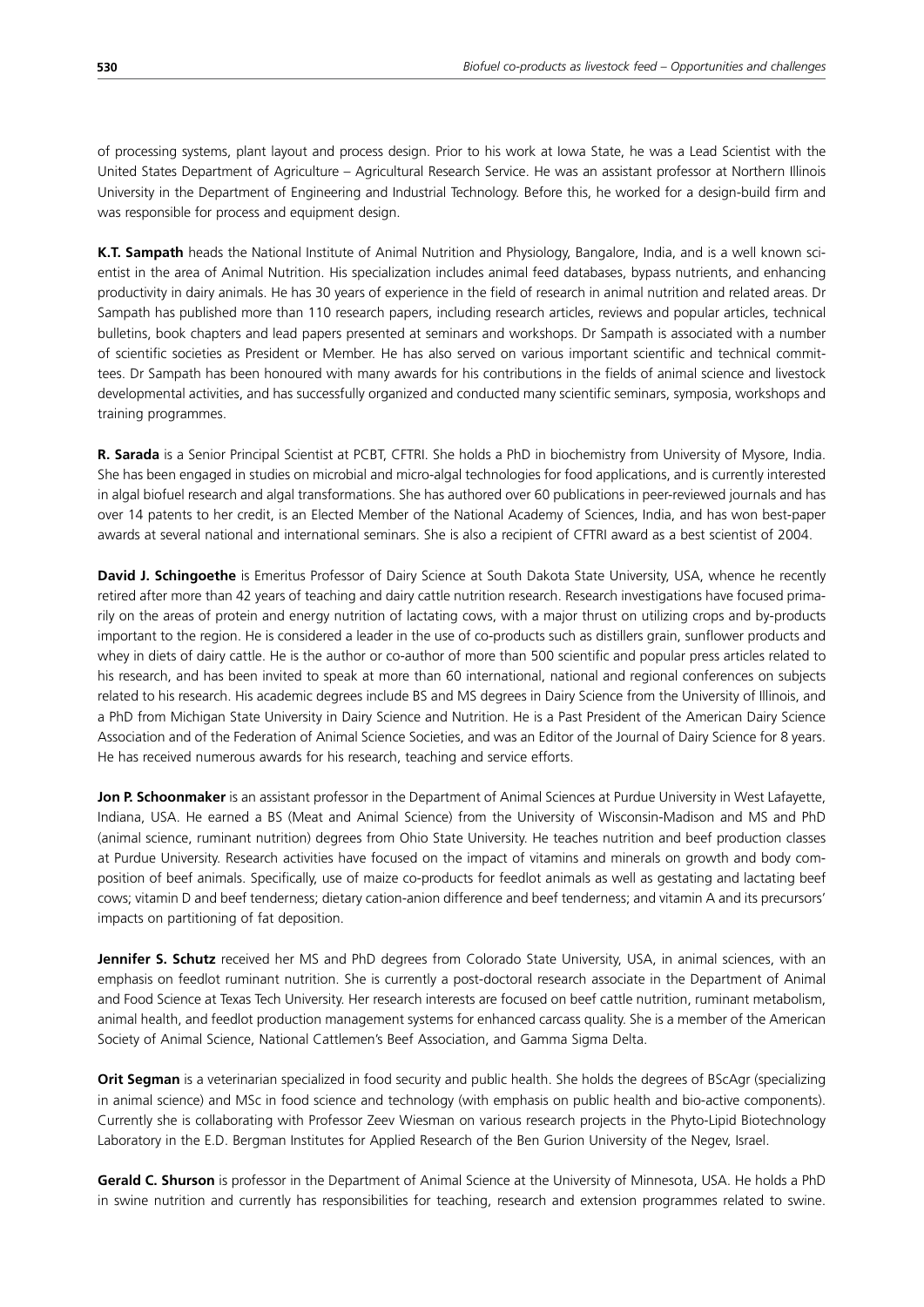During the past 13 years his research programme has focused primarily on evaluating the nutritional value of dried distillers grains with solubles in swine diets. He has developed an extensive network of collaborators, including researchers at other universities, in various industries and in international research communities. His research work has resulted in numerous scientific publications and presentations to national and international audiences. He works closely with the U.S. Grains Council to provide educational programmes and assess export market opportunities for DDGS. He also serves as a consultant for a wide variety of ethanol and feed companies and organizations, as well as government agencies.

**Fabien Skiba** is in charge of the Nutritional Value Unit at Arvalis-Institut du végétal, France. With his team, he is working to improve knowledge on the value of pulses and of cereals and their co-products for pigs and poultry. In recent years he has supervised several experiments on wheat DDGS, including those of the PhD project of Pierre Cozannet and also with European ethanol producers.

**T. Smith** After college, Tim first went to Africa as a volunteer in the sixties, helping establish a village in Tanzania. He then joined the National Dairy Research Institute at Reading, where work on poor quality forages was the subject of his PhD. In 1986 he joined a World Bank team in Zimbabwe, where he addressed aspects of ruminant nutrition affecting resource-poor smallholder crop-livestock farmers. He was also head of Matopos Research Station in Zimbabwe. Since 1996 he has been involved with a number of livestock-related projects in several African and Asian countries. He has also acted as a consultant for a number of international organizations such as the International Atomic Energy Agency (IAEA), Vienna, Asutria and the Food and Agriculture Organization (FAO) of the United Nations, Rome, Italy.

**S. Smyth** is a Research Scientist at the University of Saskatchewan, Canada. He received his PhD from the University of Saskatchewan in 2005, and his research has focused on how societies regulate innovation. The focus of this research is on the innovation of agricultural biotechnology. Dr Smyth is part of a group of academics that received \$CAN 5.4 million in funding in 2009 from Genome Canada to examine the genomic, economic, environmental, ethical, legal and social (GE<sup>3</sup>LS) issues pertaining to bio-products and biofuels. In addition to this, Dr Smyth is leading the GE³LS component on two other Genome Canada-funded projects that have a combined value of \$CAN 22.5 million. Much of his recent research has focused on marketplace liabilities created by innovation, which has been compiled in a 2010 book—*Innovation and Liability in Biotechnology: Transnational and Comparative Perspectives*—published by Edward Elgar.

**P. Srinivasa Rao** is a Scientist in the Dryland Cereals Research Program at ICRISAT, working on genetic enhancement of sweet sorghum, high biomass sorghum, forage sorghum and brown midrib sorghum for several candidate traits.

**Hans H. Stein** is Professor of Monogastric Nutrition at the University of Illinois, USA. He obtained an Associate's degree in Agriculture from the Gråsten Farmer's College, Gråsten, Denmark, in 1983, and continued his education at the Royal Veterinary and Agricultural University in Copenhagen, Denmark, where he received his BS and MS degrees in Animal Science in 1988. Dr Stein received his PhD degree in non-ruminant nutrition from the University of Illinois in Urbana-Champaign, USA, in 1998. His research focuses on feed ingredient evaluation and measuring energy and nutrient digestibility in feed ingredients. He and his graduate students have conducted numerous experiments to measure digestibility of energy and nutrients in many feed ingredients, including soybean products and co-products from the biofuels industry. Dr Stein has given invited presentations on swine nutrition and swine production in 28 countries around the world and has authored or co-authored 76 scientific publications.

**Karl-Heinz Südekum** is Professor of Animal Nutrition at the University of Bonn, Germany. He obtained his undergraduate and graduate degrees in Animal Science at the University of Kiel, Germany. His areas of expertise include intake and digestion by ruminants. Integrated into this research are attempts to optimize ruminal nutrient delivery by applying a variety of physical and chemical treatments on feedstuffs, particularly cereal grains and oilseed commodities. These studies are paralleled by continuing research to establish simple laboratory measurements to estimate ruminal degradation of protein and carbohydrates and intestinal nutrient digestion.

**Harold Tilstra** is a 1975 graduate of the College of Veterinary Medicine, University of Minnesota, USA. Dr Tilstra's current position with Land O' Lakes Purina Feed LLC includes supervising several swine feed sales consultants, organizing swine feed sales training programmes, and coordinating national and international technical support for distillers grain utilization and marketing. He represents Land O' Lakes Purina Feed LLC as a delegate to the US Grains Council and as a director on the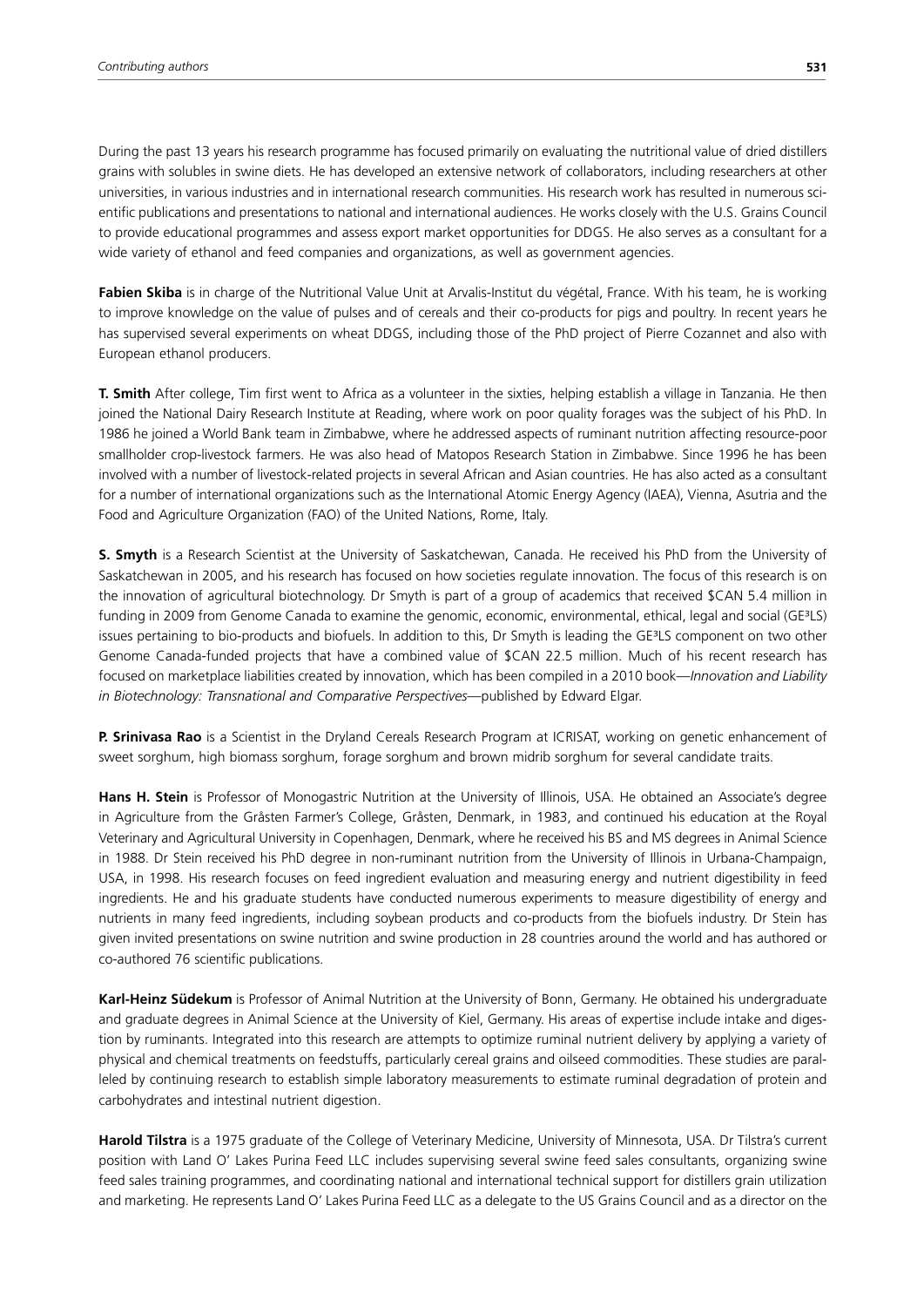DG Technology Council. Dr Tilstra is chair of the nutrition committee of the American Association of Swine Veterinarians. Dr Tilstra is a frequent speaker at United States ethanol industry conferences on co-products acceptance, challenges and utilization in the feed industry.

**K.S. VenuGopal** holds an MSc degree in Microbiology, and is currently Research Assistant in the project "Bio-energy molecules from Micro-algae", PCBT Department, CFTRI, India.

**S. Vidyashankar** holds an MSc degree in Biosciences, and is currently a Senior Research Fellow pursuing a PhD in Algal Biotechnology.

**Mohamed Wan Zahari** is the Principal Fellow at the Faculty of Veterinary Medicine, Universiti Malaysia Kelantan (UMK), Malaysia, and former Director of the Strategic Livestock Research Centre, MARDI, Malaysia. He obtained his PhD in animal nutrition from University of Aberdeen, Scotland, UK. His areas of expertise include research on the utilization of various agro-industrial by-products from the oil palm and rice industries, and mineral metabolism in ruminant livestock. He is also the technical consultant for the CK Agrifeed (M) Sdn. Bhd, a major feedmill utilizing by-products and wastes from oil palm, as complete feeds for ruminant livestock. He is actively involved in several research networks involving various international organizations, including IAEA, ACIAR, JICA and JIRCAS. He is a former member of the Editorial Board of the Malaysian Journal of Animal Science (MJAS), Asian-Australasian Journal of Animal Science (AAJAS) and Pakistan Journal of Nutrition. He is also the technical consultant for the Malaysian Palm Oil Promotion Council (MPOPC) for the promotion of oil-palm by-products as feeds for livestock in the ASEAN region.

**Michael Wang** is the manager of the Systems Assessment Group of the Center for Transportation Research (CTR) at Argonne National Laboratory, USA. Dr Wang's research areas include the evaluation of energy and environmental impacts of advanced vehicle technologies and new transportation fuels, including biofuels. Dr Wang's accomplishments include the development of Argonne's GREET (Greenhouse gases, Regulated Emissions, and Energy use in Transportation) software model for life-cycle analysis of advanced vehicle technologies and new fuels. At present, GREET has more than 15 000 registered users worldwide. Dr Wang's research and the GREET model have been used by governmental agencies in North America, Asia and Europe to develop transportation fuel policies, such as low-carbon fuel standards and vehicle greenhouse gas emission regulations.

**Andrea K. Watson** is a research technician and PhD student in Animal Science at the University of Nebraska-Lincoln, USA. She assists faculty members in coordinating research projects involving the utilization of ethanol co-products by the cattle industry.

**J. Alan Weber** is a founding partner of MARC-IV, a consulting company that specializes in the development of industrial products from agricultural resources. Active with biodiesel commercialization activities since 1991, Mr Weber assisted with the establishment of the National Biodiesel Board's (NBB) Washington, D.C., office in 2006–07 and continues to provide economic and technical support to NBB efforts. He currently leads industry feedstock development efforts to increase raw material sources such as algae, jatropha, minor oilseeds (winter canola and camelina), halophytes and traditional oilseed commodites. In addition to his activity with MARC-IV, Mr Weber is actively engaged with the management and operation of an 875-acre family farm in central Missouri. Weber is a recipient of the 2007 NBB Outstanding Service Award and the NBB Industry Outstanding Commitment Award in 2000. He completed his undergraduate and graduate training in agricultural economics at the University of Missouri, USA.

**Zeev Wiesman** is a professor in the department of Biotechnology Engineering, and Head of the Energy Engineering Unit, Faculty of Engineering Sciences, Ben Gurion University of the Negev, Beer Sheva, Israel. He is an expert in plant lipid biotechnologies, with emphasis on biofuels, bio-energy and food industries. Professor Wiesman has published a book and more than 100 scientific papers, chapters in books and patents.

**Hee Kum Wong** is the Head of the Animal Nutrition Programme and Deputy Director in the Strategic Livestock Research Centre, MARDI, Malaysia. He has 30 years of research experience in energy, protein, mineral and vitamin metabolism in goats, sheep, cattle (dairy and beef), broiler and layer chickens, and fish. He has also carried out research work on food design and safety, feed toxicology, rumen microbiology and rapid detection of antibiotic residues. He received his BSc